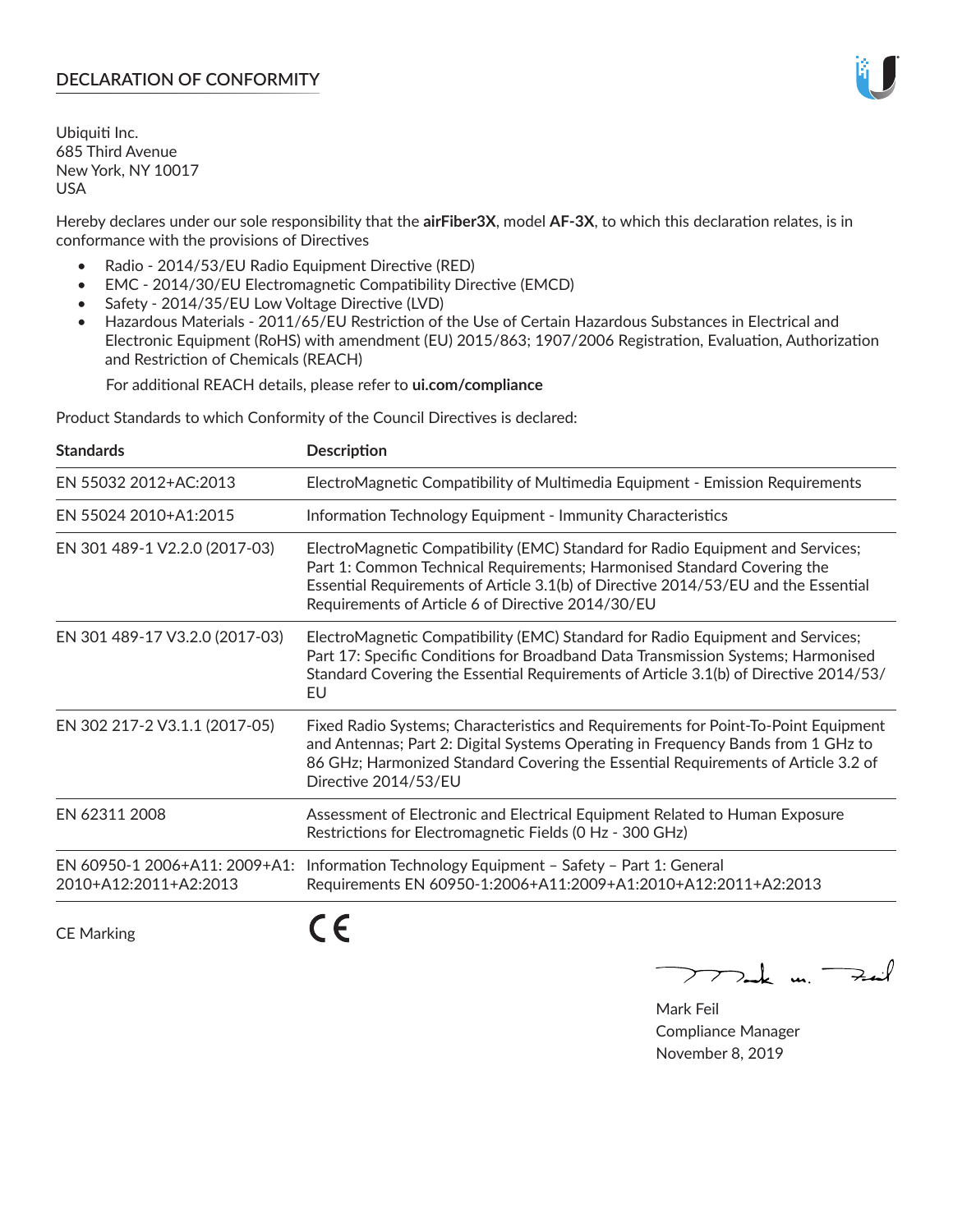# **DECLARATION OF CONFORMITY**



### **български** [Bulgarian]

С настоящото Ubiquiti декларира, че това устройство AF-3X е в съответствие със съществените изисквания и други приложими разпоредби на Директиви 2014/53/EC, 2014/30/ЕС, 2014/35/ЕС.

### **Hrvatski** [Croatian]

Ubiquiti ovim putem izjavljuje da je ovaj uređaj AF-3X sukladan osnovnim zahtjevima i ostalim bitnim odredbama Direktiva 2014/53/EU, 2014/30/EU, 2014/35/EU.

# **Čeština** [Czech]

Ubiquiti tímto prohlašuje, že toto AF-3X zařízení, je ve shodě se základními požadavky a dalšími příslušnými ustanoveními směrnic 2014/53/EU, 2014/30/EU, 2014/35/EU.

#### **Dansk** [Danish]

Hermed, Ubiquiti, erklærer at denne AF-3X enhed, er i overensstemmelse med de væsentlige krav og øvrige relevante krav i direktiver 2014/53/EU, 2014/30/EU, 2014/35/EU.

#### **Nederlands** [Dutch]

Hierbij verklaart Ubiquiti, dat deze AF-3X apparaat, in overeenstemming is met de essentiële eisen en de andere relevante bepalingen van richtlijnen 2014/53/EU, 2014/30/EU, 2014/35/EU.

#### **English**

Hereby, Ubiquiti, declares that this AF-3X device, is in compliance with the essential requirements and other relevant provisions of Directives 2014/53/EU, 2014/30/EU, 2014/35/EU.

## **Eesti keel** [Estonian]

Käesolevaga Ubiquiti kinnitab, et antud AF-3X seade, on vastavus olulistele nõuetele ja teistele asjakohastele sätetele direktiivide 2014/53/EL, 2014/30/EL, 2014/35/EL.

#### **Suomi** [Finnish]

Täten Ubiquiti vakuuttaa, että tämä AF-3X laite, on yhdenmukainen olennaisten vaatimusten ja muiden sitä koskevien direktiivien 2014/53/EU, 2014/30/EU, 2014/35/EU.

#### **Français** [French]

Par la présente Ubiquiti déclare que l'appareil AF-3X, est conforme aux exigences essentielles et aux autres dispositions pertinentes des directives 2014/53/UE, 2014/30/UE, 2014/35/UE.

#### **Deutsch** [German]

Hiermit erklärt Ubiquiti, dass sich dieses AF-3X Gerät, in Übereinstimmung mit den grundlegenden Anforderungen und den anderen relevanten Vorschriften der Richtlinien 2014/53/EU, 2014/30/EU, 2014/35/EU befindet.

#### **Ελληνικά** [Greek]

Δια του παρόντος, Ubiquiti, δηλώνει ότι αυτή η συσκευή AF-3X, είναι σε συμμόρφωση με τις βασικές απαιτήσεις και τις λοιπές σχετικές διατάξεις των οδηγιών 2014/53/EE, 2014/30/EE, 2014/35/EE.

#### **Magyar** [Hungarian]

Ezennel Ubiquiti kijelenti, hogy ez a AF-3X készülék megfelel az alapvető követelményeknek és más vonatkozó 2014/53/ EU, 2014/30/EU, 2014/35/EU irányelvek rendelkezéseit.

#### **Íslenska** [Icelandic]

Hér, Ubiquiti, því yfir að þetta AF-3X tæki er í samræmi við grunnkröfur og önnur viðeigandi ákvæði tilskipana 2014/53/ ESB, 2014/30/ESB, 2014/35/ESB.

#### **Italiano** [Italian]

Con la presente, Ubiquiti, dichiara che questo dispositivo AF-3X, è conforme ai requisiti essenziali ed alle altre disposizioni pertinenti delle direttive 2014/53/UE, 2014/30/UE, 2014/35/UE.